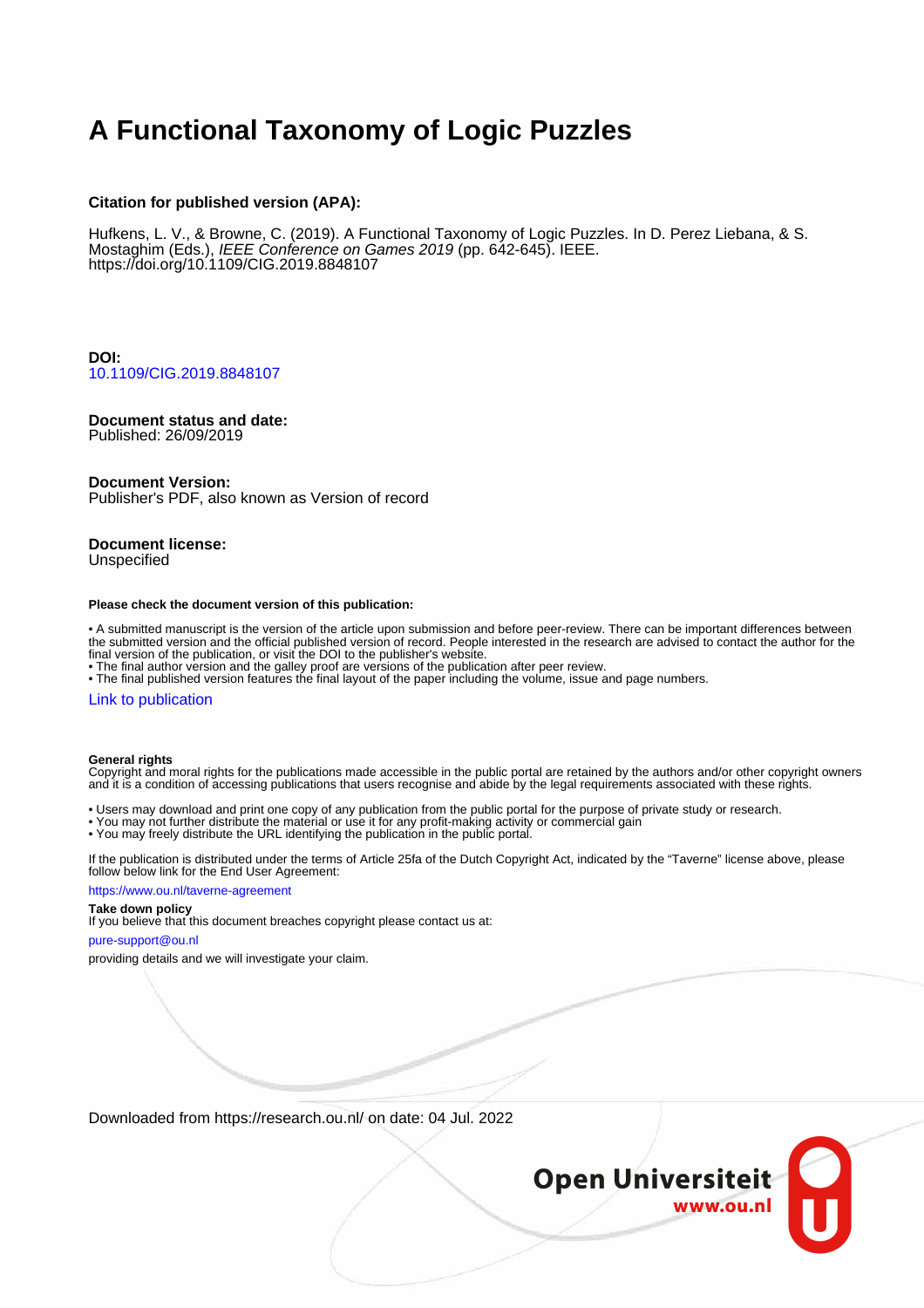# A Functional Taxonomy of Logic Puzzles

Lianne V. Hufkens Cameron Browne *Department of Data Science and Knowledge Engineering Maastricht University* Maastricht, The Netherlands {lianne.hufkens, cameron.browne}@maastrichtuniversity.nl

*Abstract*—There currently exists no taxonomy for the full range of puzzles including "pen & paper" Japanese logic puzzles. We present a functional taxonomy for these puzzles in preparation for implementing them in digital form. This taxonomy reveals similarities and differences between these puzzles and locates them within the context of single player games.

*Index Terms*—games, puzzles, logic, taxonomy, classification

#### I. INTRODUCTION

This work is part of a project on digitally implementing the full range of pen & paper puzzles for computer analysis. In order to model these puzzles, it is useful to devise a taxonomy to highlight differences and similarities between them to facilitate their implementation.

We define a *puzzle* as a problem with defined steps for achieving one or more defined solutions, such that the challenge contains all information needed to achieve its own solution. Puzzles are distinct from games as they lack the adversarial element: "Puzzles are solved. Games are won."[1](#page-1-0)

We focus on the group of puzzles commonly known as Japanese logic puzzles [\[1\]](#page-4-0), of which Sudoku (Fig. [1\)](#page-1-1) is the most famous example. These puzzles typically have the following characteristics:

- single player,
- simple rules,
- language independent,
- solvable by deduction,
- monotonic accumulation of information, and
- single unique solution.

While there exist taxonomies for various puzzle types, such as mechanical puzzles, $2$  we found no existing taxonomy for this class of puzzles and so performed the following analysis.

In particular, we aim to determine whether our target range of puzzles can be categorised by goal and process, and whether that produces a natural taxonomy that tallies with the user experience when solving these puzzles. This short paper describes our taxonomy of logic puzzles and how it fits into the larger taxonomy of puzzles in general.

#### II. PRIOR WORK

Tokyo-based publisher Nikoli is the world's foremost producer of pen & paper logic puzzles. Our initial corpus of examples was therefore derived from the catalogue of Nikoli puzzle

<span id="page-1-1"></span>

|               | 8              |   | 7        |   |   |                         | 5        |               |
|---------------|----------------|---|----------|---|---|-------------------------|----------|---------------|
|               |                | 2 |          | 4 |   | 9                       |          |               |
| $\frac{9}{8}$ | 3              |   |          |   |   |                         |          |               |
|               |                |   |          |   | 4 |                         |          | $\frac{4}{6}$ |
|               |                | 6 |          |   |   |                         |          |               |
|               |                |   | <u>ق</u> |   | 3 |                         |          |               |
| $\frac{7}{2}$ | 4              |   |          |   |   |                         |          | $\frac{8}{5}$ |
|               |                |   |          | 5 |   | $\overline{\mathbf{3}}$ |          |               |
|               | $\overline{5}$ |   | 8        |   |   |                         | <u>4</u> |               |

|           |  |  | 684791253         |  |  |
|-----------|--|--|-------------------|--|--|
| 572348961 |  |  |                   |  |  |
|           |  |  | 9 3 1 5 2 6 8 7 4 |  |  |
| 823174596 |  |  |                   |  |  |
|           |  |  | 4 9 6 2 8 5 1 3 7 |  |  |
|           |  |  | 7 1 5 9 6 3 4 2 8 |  |  |
|           |  |  | 248639715         |  |  |
|           |  |  | 1 6 7 4 5 2 3 8 9 |  |  |
| 359817642 |  |  |                   |  |  |
|           |  |  |                   |  |  |

Fig. 1: A Sudoku challenge (left) and solution (right).

books, with further examples and information on Nikoli-style logic puzzles obtained from online sources including [\[2\]](#page-4-1), [\[3\]](#page-4-2), [\[4\]](#page-4-3), [\[5\]](#page-4-4) and [\[6\]](#page-4-5).

Some simple schemes for logically grouping logic puzzles already exist. For example, our final taxonomy was inspired by the classification found at [\[2\]](#page-4-1), and Nikoli [\[3\]](#page-4-2) uses the following scheme:

- 数字 (numbers)
- 言葉 (language)
- 絵 (picture)

Another scheme used by online puzzle editor PUZ-PRE[3](#page-1-3) groups the available puzzles with some similarity to our categories, but without imposing any hierarchical structure nor defining their categories. However, these existing schemes are very broad and do not have any hierarchy. They are thus insufficient for our purposes, as they do not reveal similarities and differences between the puzzle groups with any depth.

According to Johnson: "*There is no discipline of 'puzzle studies'*", the closest being the field of games study, so we apply similar game-based principles in our analysis [\[7\]](#page-4-6). Our classification scheme, based on 100 puzzles from the aforementioned sources, identifies them by:

- 1) *Play mechanism*: What the solver writes or draws.
- 2) *Goal*: What the player aims to achieve.

Puzzles of the same category in our taxonomy share rule characteristics and generally look visually similar.

#### III. TAXONOMY

<span id="page-1-2"></span><span id="page-1-0"></span><sup>1</sup><https://www.quora.com/What-is-the-difference-between-a-game-and-a-puzzle> <sup>2</sup>Mechanical puzzle taxonomies: http://www.robspuzzlepage.com/classif2.htm Fig. [2](#page-2-0) shows our taxonomy of logic puzzles, and how it fits into the broader context of single player games. We distinguish

<span id="page-1-3"></span><sup>3</sup>PUZ-PRE url:<http://pzv.jp>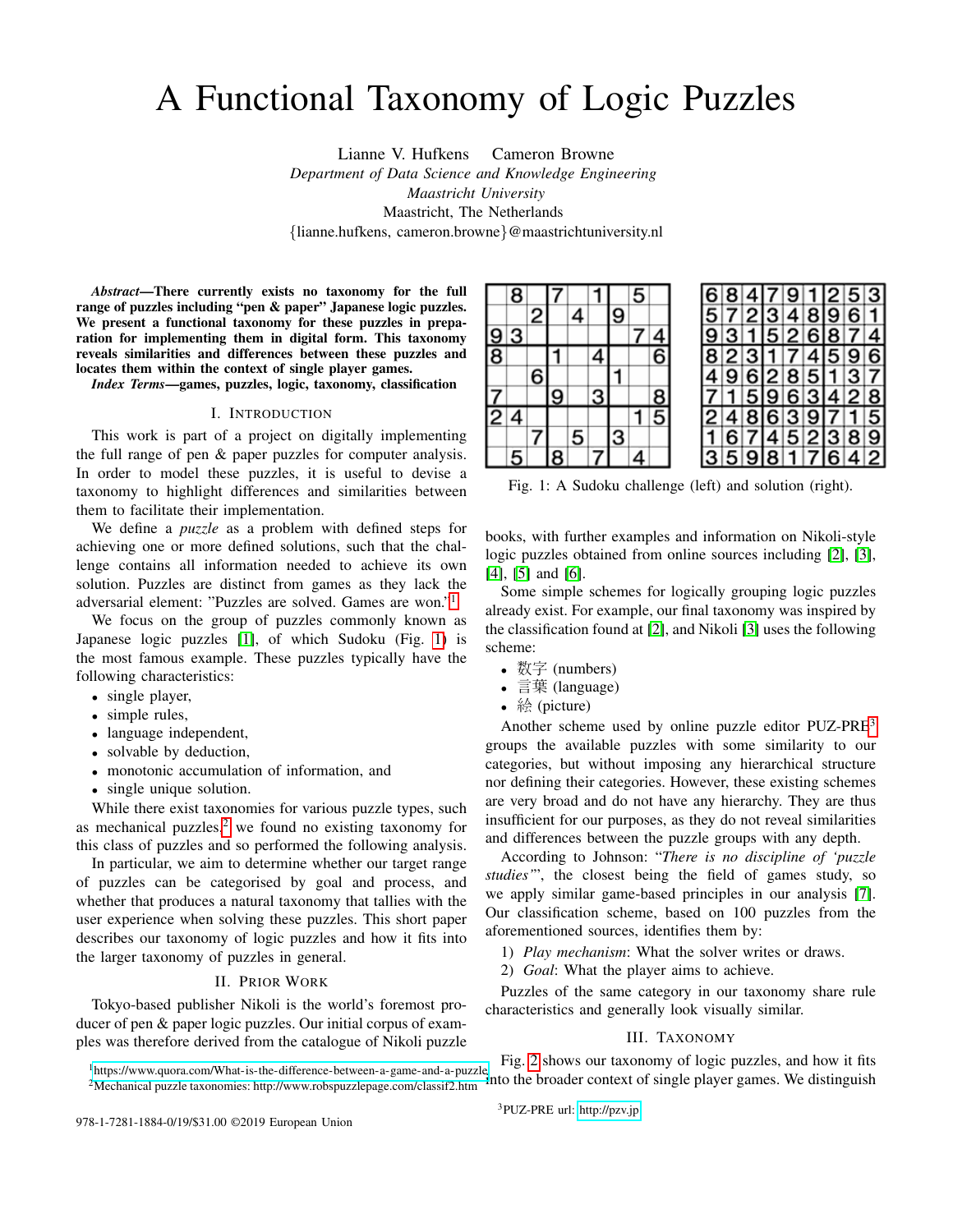<span id="page-2-0"></span>

Fig. 2: Taxonomy of logic puzzles within the broader context of single player games.

between puzzles and solitaire games by observing that puzzles have definite solutions while solitaire games are not guaranteed to have a solution, e.g. in solitaire card games such as Patience there is a random element as to whether a given challenge may be solved or not.

In our taxonomy, the main distinction is between *Static* and *Dynamic* types of logic puzzles, as defined below. We colour their subcategories in the figure to help group them visually.

#### *A. Static Logic Puzzles*

Static logic puzzles start in an incomplete state and require the solver to complete the challenge to reach a solution state, through the monotonic accumulation of information deduced from prior states. They can typically be played using pen and paper. We identify the following subcategories:

*1) Abstract:* Abstract logic puzzles are languageindependent and provide the solver with a set of options that need to be instantiated to a single solution value according to the rules. They tend to use basic shapes, symbols – including numbers and characters – and geometric primitives. Abstract logic puzzles are the focus of this paper.

*2) Linguistic:* Linguistic logic puzzles often closely resemble Abstract puzzles in appearance and function, but depend on the language in which they are presented. Linguistic puzzle challenges (Section [VII\)](#page-4-7) do not tend to translate well, as doing so can require changing the challenges themselves to suit the new language.

*3) Mental:* Mental logic puzzles are lateral thinking exercises that rely more heavily on cognitive processes. Unlike Linguistic puzzles, they can be more easily translated as the thought process behind their solution is language-independent, even though they are framed using sentences, questions or statements.

#### *B. Dynamic Logic Puzzles*

Dynamic logic puzzles change states in a nonmonotonic fashion and may involve cycles in play. These puzzles may involve two goal states, in which the aim is progress from one to the other, and back again, *ad infinitum*. They include:

*1) Physical:* These come as physical objects, which the solver manipulates to reach a specified goal state.

*2) Virtual:* Digital modelling allows mechanisms not possible in the other logic puzzle subcategories, such as incorporating time or recreating puzzles from elsewhere in the hierarchy.

In this paper, we are primarily concerned with the Abstract logic puzzles category, which covers the Nikoli-style puzzles that we want to model. The following section describes this category in more detail. The other subcategories within our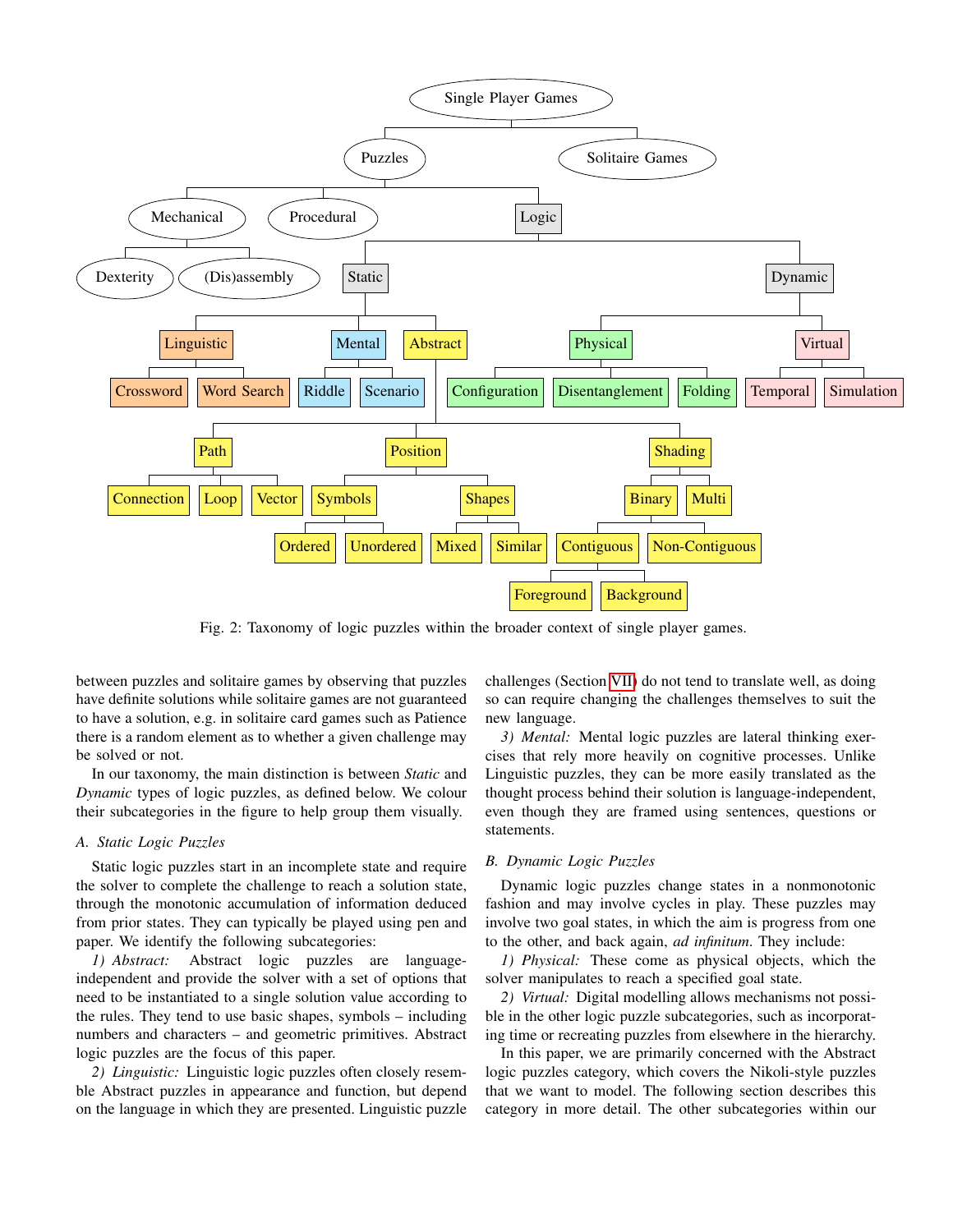<span id="page-3-0"></span>

<span id="page-3-1"></span>

Fig. 4: Examples from the Position/Symbols category.

taxonomy (Fig. [2\)](#page-2-0) will be described in more detail in a full report to be produced as part of this study.

#### IV. ABSTRACT LOGIC PUZZLES

This section describes the various subcategories of Abstract logic puzzles in more detail.

#### *A. Path*

The solver aims to complete one or more paths by drawing lines or curves. This includes:

*1) Connection:* The solver aims to complete connections between specified elements (typically cells or vertices), with or without loops and/or crossings. Fig. [3a](#page-3-0) shows an example. This is the simplest form of Path puzzles.

*2) Loop:* Closing the path into a loop is the aim in itself. Fig. [3b](#page-3-0) shows an example. This does not include puzzles in which loops form as a side-effect.

*3) Vector:* The solver draws arrows to indicate direction and occupy space as part of the solution process. Fig. [3c](#page-3-0) shows an example. If the arrows must form loops, then the puzzle belongs to the Loop class instead.

#### *B. Position*

The solution is based on the position of puzzle elements placed by the solver. This includes:

*1) Symbols:* Some puzzle elements – typically cells or vertices – contain symbols, such as numbers or characters. This can include lines or other geometric shapes.

Puzzles of this type are described as *Ordered* if the symbols have ordinal relationship and their order is relevant to the solution, otherwise they are described as *Unordered*. Figs. [4a](#page-3-1) and [4b](#page-3-1) show Ordered and Unordered Symbols examples, respectively.

*2) Shapes:* A *shape* is a grouping of one or more orthogonal cells. Typically, the solver is required to draw a border around the shapes, dividing the Active Field (Section [VII\)](#page-4-7) between them. This class of puzzles is least likely to feature pre-set elements (Section [VII\)](#page-4-7).

Fig. 5: Examples from the Position/Shapes category.

Shapes might be restricted to be *Similar*, or they might be *Mixed* to allow a variety of shapes. Figs. [5a](#page-3-1) and [5b](#page-3-1) show Similar and Mixed examples, respectively.

#### *C. Shading*

Shading logic puzzles involve shading cells to achieve the solution. They work with cell 'colour', such as:

- 1) white (or empty),
- 2) black (or darkly shaded), and
- 3) grey (or lightly shaded).

Colours are only counted as such when they fill the whole cell; cells cannot be partially coloured or reliant on orientation. The hints for these puzzles can often be given in the Frame of the challenge rather than in its Active Field (Section [VII\)](#page-4-7).

The solver has to colour the challenge cells, which may start out empty or contain hints, according to the rules. If the puzzle features symbols and/or lines, in addition to colours, then their respective categories take precedence over the Shading category. We identify the following subcategories:

*1) Binary:* Cells can be shaded either of two possible colours, usually white or black. This is the most common class of Shading puzzles. Same-coloured cells can be arranged contiguously (*Contiguous*) with either a focus on white (*Background*) or black (*Foreground*) [4](#page-3-2) . The alternative is the *Non-Contiguous* case, depending on the puzzles' rules. Fig. [6a](#page-4-8) and [6b](#page-4-8) show Background and Foreground Binary examples, respectively, while Fig. [7a](#page-4-8) shows a Non-Contiguous Binary challenge.

*2) Multi:* Multi-colour puzzles involve solutions with more than two colours. Orthogonal cells must typically be different colours. Fig. [7b](#page-4-8) shows a Multi example.

#### V. DISCUSSION

Our taxonomy covers all cases encountered in our corpus of 100 logic puzzles, including puzzles that mix goals from

<span id="page-3-2"></span><sup>4</sup>Here, we use the convention that the background is white and the foreground markings are black, as per pen & paper versions of these puzzles.